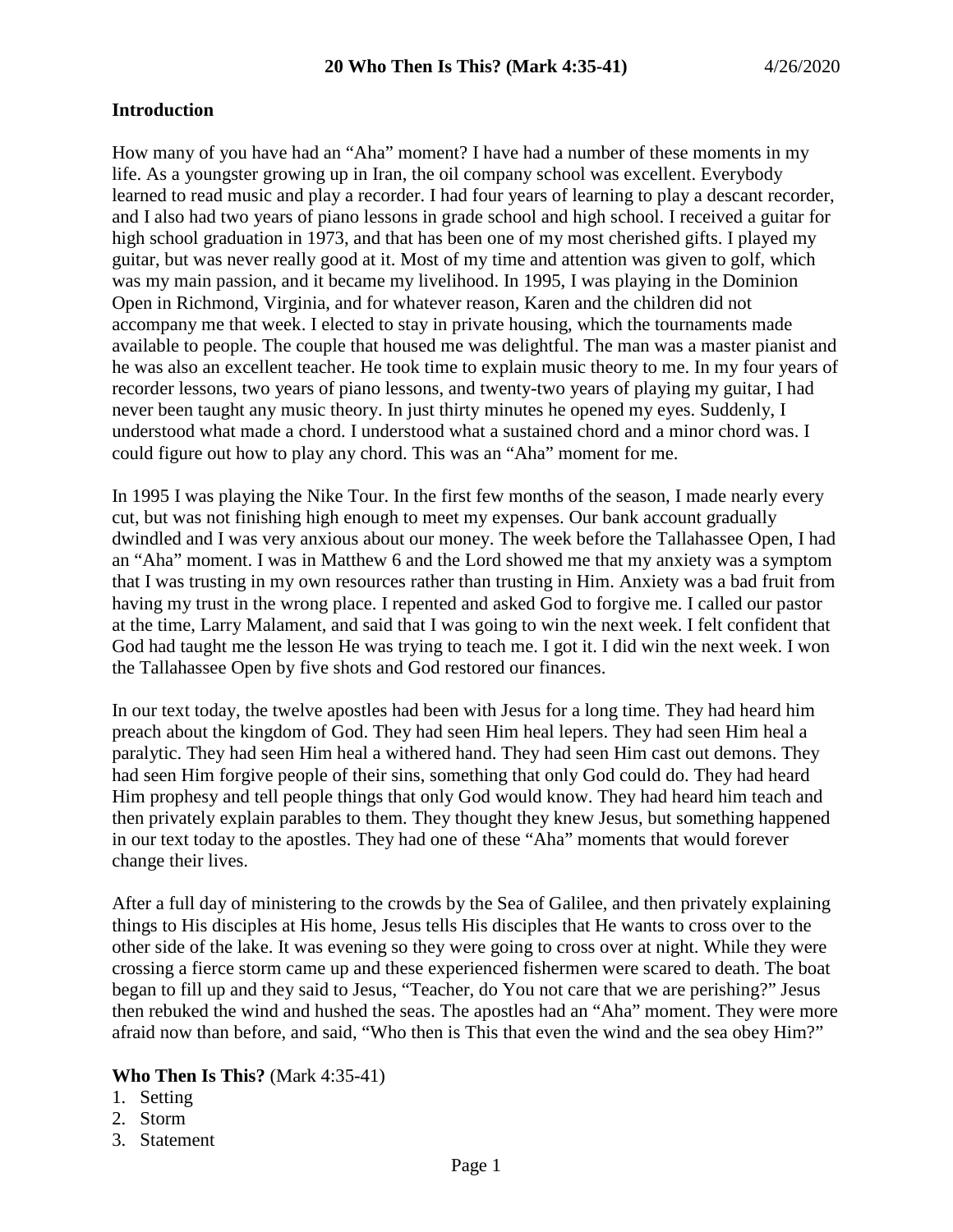(Mark 4:35-41) "On that day, when evening came, He said to them, "Let us go over to the other side." {36} Leaving the crowd, they took Him along with them in the boat, just as He was; and other boats were with Him. {37} And there arose a fierce gale of wind, and the waves were breaking over the boat so much that the boat was already filling up. {38} Jesus Himself was in the stern, asleep on the cushion; and they woke Him and said to Him, "Teacher, do You not care that we are perishing?" {39} And He got up and rebuked the wind and said to the sea, "Hush, be still." And the wind died down and it became perfectly calm. {40} And He said to them, "Why are you afraid? Do you still have no faith?" {41} They became very much afraid and said to one another, "Who then is this, that even the wind and the sea obey Him?"

### **1. Setting** (Mark 4:35-36)

Mark tells us that "on that day, when evening came…" This was the same day that Jesus had been teaching all the parables to the crowd. He had the disciples get a boat ready and He had taught the crowds who were standing on the beach. After preaching to the crowds, Matthew records that Jesus and His disciples went back to Jesus' house. Jesus had moved to Capernaum, which is where His house is. At the house, Jesus was privately explaining the parables to His disciples and followers. There were more parables that He taught that day than we have covered in Mark. Matthew tells us that His disciples asked Him to explain the parable of the tares of the field, which is not in Mark's account. Jesus has had a long day of preaching and a long day of explaining things privately to His disciples. He was probably very exhausted.

(Matt 13:36-37) "Then He left the crowds and went into the house. And His disciples came to Him and said, "Explain to us the parable of the tares of the field." {37} And He said, "The one who sows the good seed is the Son of Man,"

When evening came, more crowds began to form and He told His disciples, "Let us go over to the other side." They were going to cross the Sea of Galilee at night. In our account, it says they left the crowd. It would appear from Mark's account that they were still at the beach, but Matthew's account said that they were at Jesus' house. It was at the house that He was explaining things and then a crowd formed at the house. Then, Jesus gave orders to depart to the other side of the sea.

(Mark 4:35-36) "On that day, when evening came, He said to them, "Let us go over to the other side." {36} Leaving the crowd, they took Him along with them in the boat, just as He was; and other boats were with Him."

(Matt 8:18-23) "Now when Jesus saw a crowd around Him, He gave orders to depart to the other side *of the sea…*{23} When He got into the boat, His disciples followed Him."

Why did Jesus want to go over to the other side? Next week we will be covering the deliverance of the Demoniac from the Gerasenes. Jesus had obviously been given an assignment from the Father to go deliver this man, and so Jesus had a specific mission in mind when He said to cross over. He did not go to a town; He just ministered to the man and then they were going to come back home. That tells me how interested God is in saving one person. Jesus would cross over the Sea of Galilee to save one person. Don't ever think that God does not care for you. Each person is important to God. He made each person. He knows how many hairs are on the head of each person. He formed each person in his mother's womb. In Luke 15:3-7 we have the parable of the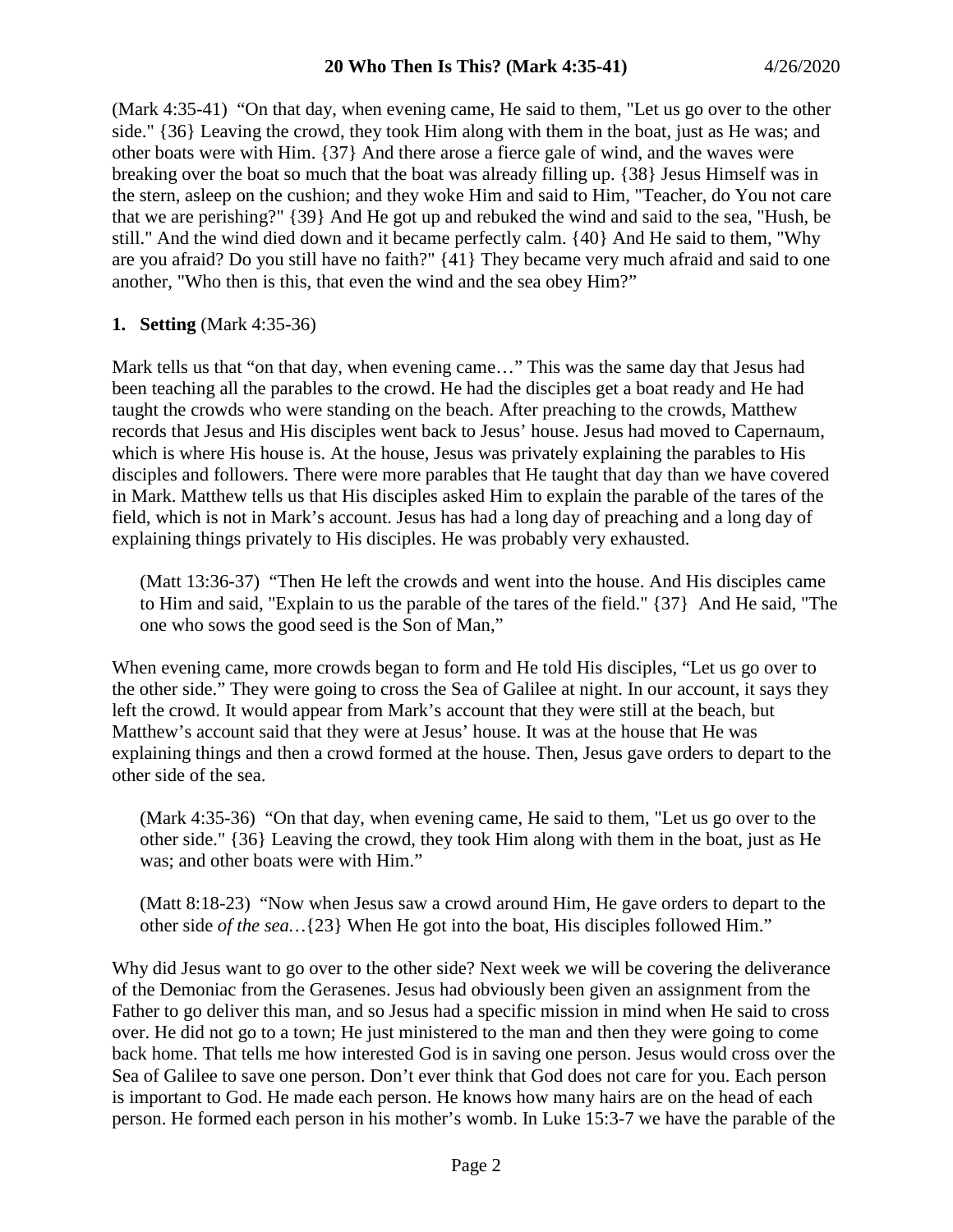man who had one hundred sheep and one was lost. He left the ninety-nine to go find the one lost sheep. God cares about the one lost sheep.

(Luke 15:3-7) "So He told them this parable, saying, {4} "What man among you, if he has a hundred sheep and has lost one of them, does not leave the ninety-nine in the open pasture and go after the one which is lost until he finds it? {5} When he has found it, he lays it on his shoulders, rejoicing. {6} And when he comes home, he calls together his friends and his neighbors, saying to them, 'Rejoice with me, for I have found my sheep which was lost!'  $\{7\}$ "I tell you that in the same way, there will be *more* joy in heaven over one sinner who repents than over ninety-nine righteous persons who need no repentance."

In 2 Peter 3:9 we find that God does not wish for ANY to perish. He wants all to come to repentance and He is patient towards us. God cared about the demoniac and He gave Jesus an assignment of crossing over to save Him. In Matthew's account we find that there were actually two demoniacs that Jesus freed. Mark focuses on the one with the Legion. But, He would have crossed over for just one, because He does not wish for any to perish.

(2 Pet 3:9) "The Lord is not slow about His promise, as some count slowness, but is patient toward you, not wishing for any to perish but for all to come to repentance."

Jesus and the disciples were going to cross over the Sea of Galilee. It is also known as the Sea of Tiberias and the Lake of Gennesaret. In the Old Testament, it is also referred to as the Sea of Chinnereth (Nu 34:11). The term Chinnereth comes from kinor, which means harp in Hebrew. The Sea of Galilee is hart-shaped, which is why it was given that name. It is not really a sea, but a lake, a fresh water lake at that. The Jordan River supplies water to the Sea of Galilee. The Jordan River flows out of the Sea of Galilee at the south end and flows into the Dead Sea, which is not fresh water. The Sea of Galilee is 685 feet below sea level. It is the lowest fresh water lake in the world. There is a lot of algae in the lake so there is a lot for fish to eat. In fact, there are twenty-two varieties of fish in the Lake and it was known for its prolific fishing.

The lake is thirteen miles from the northern end to the southern end. It is eight miles wide at its widest part and there are mountains on either side. *"The position of the lake in the Jordan rift below sea level with the high mountains to the East and West creates a natural condition for storms. The cool air masses from the mountain heights rush down the steep slopes with great force causing violent eruptions of the lake. Such tempests are not infrequent and are extremely dangerous to small craft."[1](#page-2-0)* One commentator that I read said that when he camped by the Sea of Galilee he had to use three tent pegs instead of one because the wind was blowing so hard. It was known to have strong winds and storms blowing across it.

Jesus and the disciples were going to travel at night in the boat. They were going to make this thirteen mile journey in the dark. Most sailboats can cruise at a speed of 4-6 knots, which is about 4.5 – 7 miles per hour with a top speed of 7 knots (8 mph). A large racing yacht can reach speeds of 15 to 20 knots (17 -23 mph) with an average cruising speed of 6-8 knots (7-9) mph. This was a fishing boat, not a racing yacht, and it was also loaded with people, so I think it would be even slower than normal. With favorable conditions, it would probably take the disciples at least three hours to cross over.

<span id="page-2-0"></span> <sup>1</sup> Picture Encylopedia Of The Bible, Tenney, Volume II, page 646.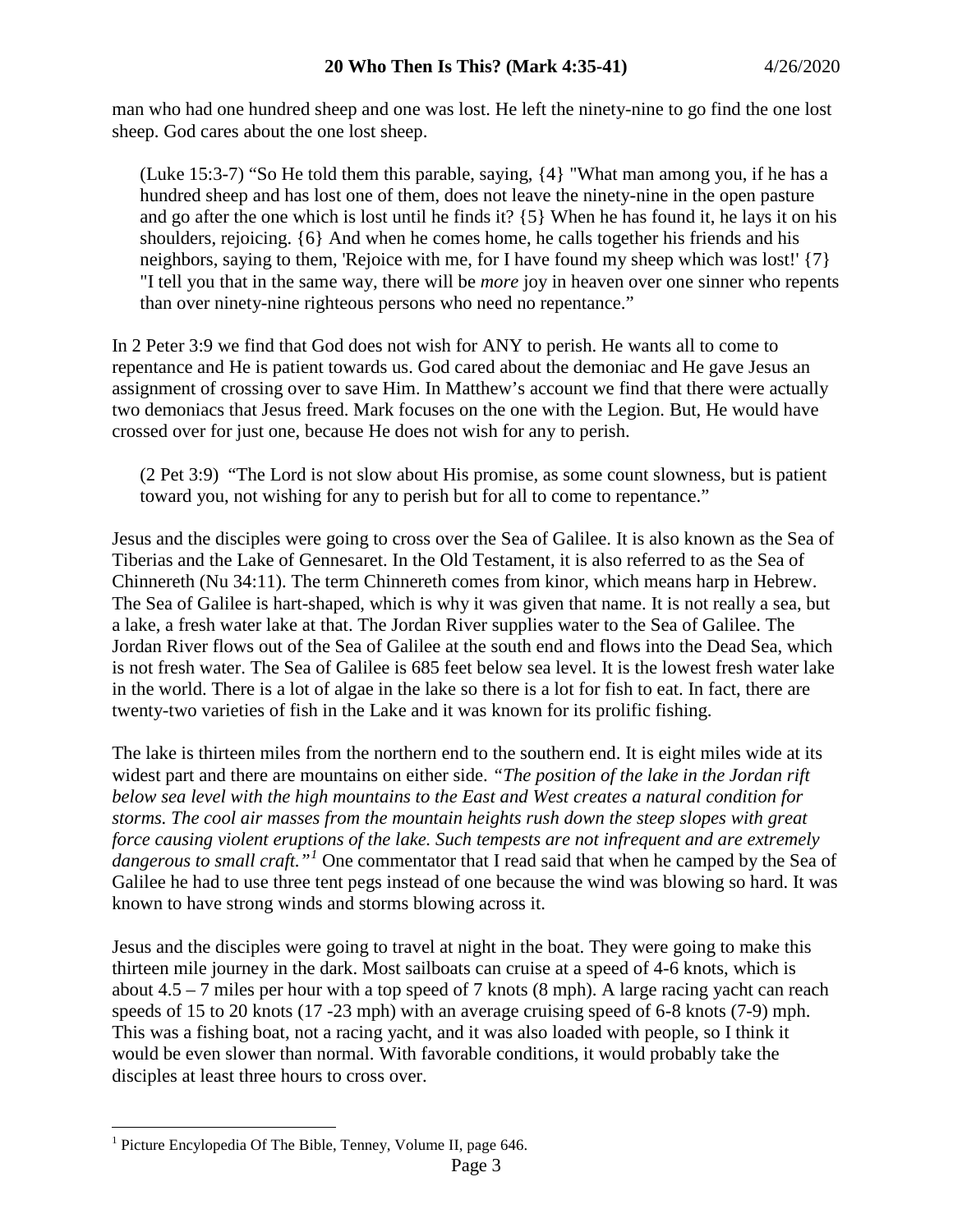We know that it was Jesus' habit to get up before dark. We saw in Mark 1:35 that Jesus got up in the early morning while it was still dark and was praying. This was not a one-time event. In Luke 5:16, we read that Jesus would often slip away to the wilderness to pray. The KJV says that Jesus got a up a "great while before day." He had probably been up since three or four in the morning. He had spent time praying. Then, He ministered to the crowds for many hours. Then, He spent time explaining things to His disciples in the afternoon. Then, a crowd started forming at His house and He told the disciples, "Let us go over to the other side." Jesus was exhausted and probably intended to get some rest while His disciples sailed the boat over to the other side of the lake. It was rest time. I see the humanity of Jesus. He was the Son of Man. He is Immanuel, God with us, but He humbled Himself and came as a man, who got tired and needed some rest.

(Mark 1:35) "In the early morning, while it was still dark, Jesus got up, left *the house,* and went away to a secluded place, and was praying there."

(Mark 1:35 KJV) "And in the morning, rising up a great while before day, he went out, and departed into a solitary place, and there prayed."

(Luke 5:16) "But Jesus Himself would *often* slip away to the wilderness and pray."

2. **The Storm** (Mark 4:37-39)

A fierce gale of wind came up and the waves were breaking over the boat so that it began to fill up. A few weeks ago I gave you the approximate dimensions of the boat. In order to hold Jesus and the twelve apostles, the boat would have had to be at least twenty-eight feet long and eight feet wide. It could have been a touch bigger, but not any smaller. A fishing boat was found in Galilee in 1986 and is called the Jesus Boat. It is 27.5 feet long by 7.5 feet wide. It would hold 5 men and 600 pounds of fishing nets and fish. Without the fishing gear it could have possibly held Jesus and His disciples. It barely satisfies the occupancy load formula. With thirteen men aboard, it did not have any spare capacity, so any water that it took on made it less buoyant. The lower the boat sat, the more water would come in over the sides. This was a dangerous situation. Many of the apostles were fishermen and they knew the imminent danger they were in.

(Mark 4:37) "And there arose a fierce gale (megas lailaps) of wind, and the waves were breaking over the boat so much that the boat was already filling up."

Mark said that a fierce gale of wind came. The Greek words used are megas lailaps. The word megas means very large, and we use that word in English. The second word, lailaps means a hurricane. The KJV says a great storm of wind and the NIV says a furious squall came up. In Matthew's account, he says a megas seismos. The Greek word seismos means a shaking or commotion. We get our English word, seismic from it, which is defined as relating to earthquakes or other vibrations of the earth and its crust. This was not an earthquake, but there was obviously very rough waves. This was no small storm that came up.

(Matt 8:24) "And behold, there arose a great storm (megas seismos) on the sea, so that the boat was being covered with the waves; but Jesus Himself was asleep."

The waves were big enough to begin breaking over the boat. Remember that this boat was already loaded to capacity and it could not stand to take on much water. The waves started coming into the boat and it began to fill up. At this rate it would not take much for the boat to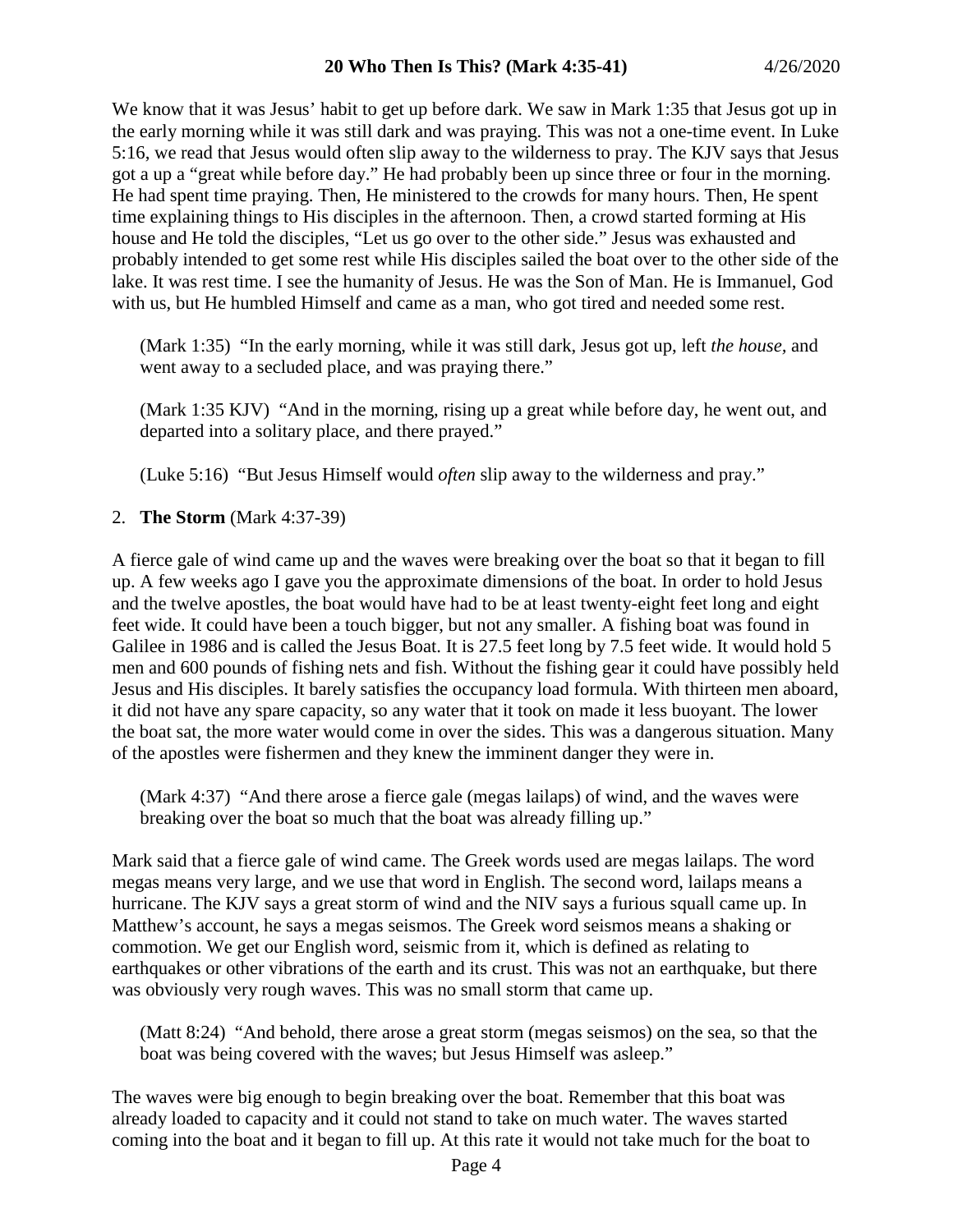sink. Things were not looking good for the disciples. Where was Jesus? Jesus was at the stern of the boat, which is the rear of the boat. What was He doing? Jesus was sound asleep on a pillow or cushion. I have to take Mark's word that Jesus was sleeping. I don't know how anyone could be sleeping through the storm like this. But, it shows how truly exhausted Jesus was.

(Mark 4:38) "Jesus Himself was in the stern, asleep on the cushion; and they woke Him and said to Him, "Teacher, do You not care that we are perishing?"

The disciples woke Jesus up and said to Him, "Teacher, do you not care that we are perishing?" Of course Jesus cared. He is going across this lake to save the demoniac. Jesus would leave the ninety-nine sheep to find the one sheep that was missing, and heaven would rejoice that the lost sheep had been found. Of course Jesus cared. These were twelve men that He was pouring Himself into. These were the future leaders of the church. These are men that He very much cared about. But, in the circumstances, the disciples saw Jesus sleeping in the boat while they were about to perish. Peter tells us in 1 Peter 5:7 to cast our cares on Him because He cares for us.

(1 Peter 5:7) "Cast your cares upon Him because He cares for you."

After being woken up, Jesus got up and rebuked the wind and said to the sea, "Hush, be still." And the wind died down and it became perfectly calm. The storm was over

(Mark 4:39) "And He got up and rebuked the wind and said to the sea, "Hush, be still." And the wind died down and it became perfectly calm."

There are a number of things that God uses storms for in our lives. Here are just five things that the storms of life do in our lives.

- 1. Priorities they cause us to re-evaluate our priorities. (Storm in Acts 27:18-19)
- 2. Faith and Trust the reveal what we are trusting in (Matthew 6, Mark 4:40)
- 3. Wisdom they teach us wisdom (James 1:4, 1 Chronicles 13:9-12, 15:2-3)
- 4. Fear of Lord they teach us to fear God (Jonah 1:15-16, 1 Chron 13:12, Mark 4:41)
- 5. Perseverance and proven character (Romans 5:3)

# 3. **The Statement** (Mark 4:40-41)

After addressing the storm, Jesus turned to them and asked them two questions, "Why are you afraid? Do you still have no faith?" Jesus had told them that they were going to the other side of the lake. Did they not believe they would get there safely? Did they believe Jesus' word to them? Do we believe God's word to us? Did they really believe that Jesus was going to let them perish? If they were with the Messiah, is He going to let them perish like this? Jesus wanted to increase their faith, and He was using this storm experience to do that.

(Mark 4:40-41) "And He said to them, "Why are you afraid? Do you still have no faith?" {41} They became very much afraid and said to one another, "Who then is this, that even the wind and the sea obey Him?"

After Jesus had calmed the wind and the seas, Mark records that they became very much afraid. The storm was over but now they are more afraid than they were in the storm. The disciples had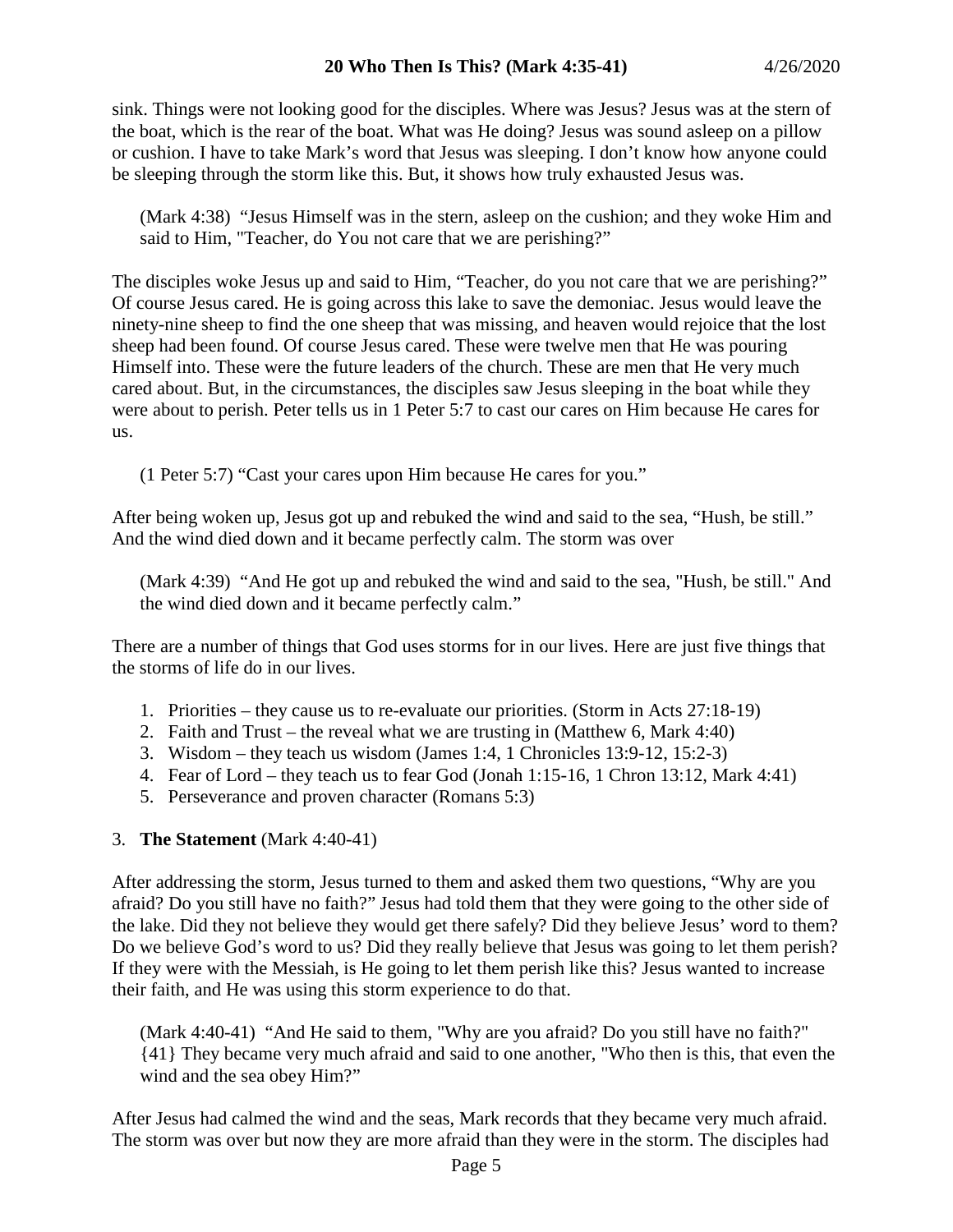one of those "Aha" moments in their lives. Their fear of perishing turned into a fear of the Lord. They now had a better understanding of who they were with. They were not in the boat with just another man; they were in the boat with the Son of God, the Messiah, the One who had authority over everything. God wants us to have a reverence, awe, and fear of Him. He is a holy God, who is all powerful, and nothing is impossible for Him. He is the Creator of the heavens and the earth. He is the King of Kings and Lord of Lords, and we should have a reverence and awe of Him.

In Mark 1:1, we began this book by reading, "The beginning of the gospel of Jesus Christ, the Son of God." Mark's purpose in writing was to show that Jesus is the Son of God. He is God in the flesh. He is the Messianic King.

(Mark 1:1) "The beginning of the gospel of Jesus Christ, the Son of God."

In Mark 1:11, at Jesus' baptism, a voice came out of heaven and declared, "You are My beloved Son, in You I am well pleased." The disciples had been there for His coronation and had heard the voice and seen the Holy Spirit come upon Him.

(Mark 1:10-11) "Immediately coming up out of the water, He saw the heavens opening, and the Spirit like a dove descending upon Him; {11} and a voice came out of the heavens: "You are My beloved Son, in You I am well-pleased."

In Mark 1:22, Jesus had authority in His teaching. In Mark 1:24-27 Jesus had authority over unclean spirits. Later in Mark 1, Jesus was healing everyone who were ill with various diseases. He healed and cleansed a leper. Jesus had authority over demons and He had authority over sickness and disease. In Mark 2, Jesus had healed a paralytic. He also forgave the sins of the paralytic and had asked the Pharisees, which was easier, to tell the man to pick up his pallet or to forgive him of his sins. It was only God that could do a miracle like that. It was only God that could forgive sins. In Mark 2-3, Jesus had run-ins with the Pharisees and scribes about the Sabbath. He made it clear that He was the Lord of the Sabbath.

(Mark 1:22-27) "They were amazed at His teaching; for He was teaching them as *one* having authority, and not as the scribes….{27} They were all amazed, so that they debated among themselves, saying, "What is this? A new teaching with authority! He commands even the unclean spirits, and they obey Him."

Throughout these first few chapters Jesus has been making it very clear who He is. He is the Son of God. The disciples had been with Him all this time and they knew all of this. But something happened in the boat that night. They got an "Aha" moment and now realized that this was the Son of God in the boat. Their fear of perishing had turned into a fear of awe of God.

# **Conclusion and Applications**

As we come to a close this morning, have you had an "Aha" moment in your life. Most Americans know about Jesus. Most have heard that He is the Savior. Most know that He died for our sins and rose from the dead. I played music for many years but really did not know or understand until I had that "Aha" moment. I taught the Volumetric Method of well control for many years, but when I did it on the simulator, I had that "Aha" moment. Have you had that "Aha" moment with Jesus?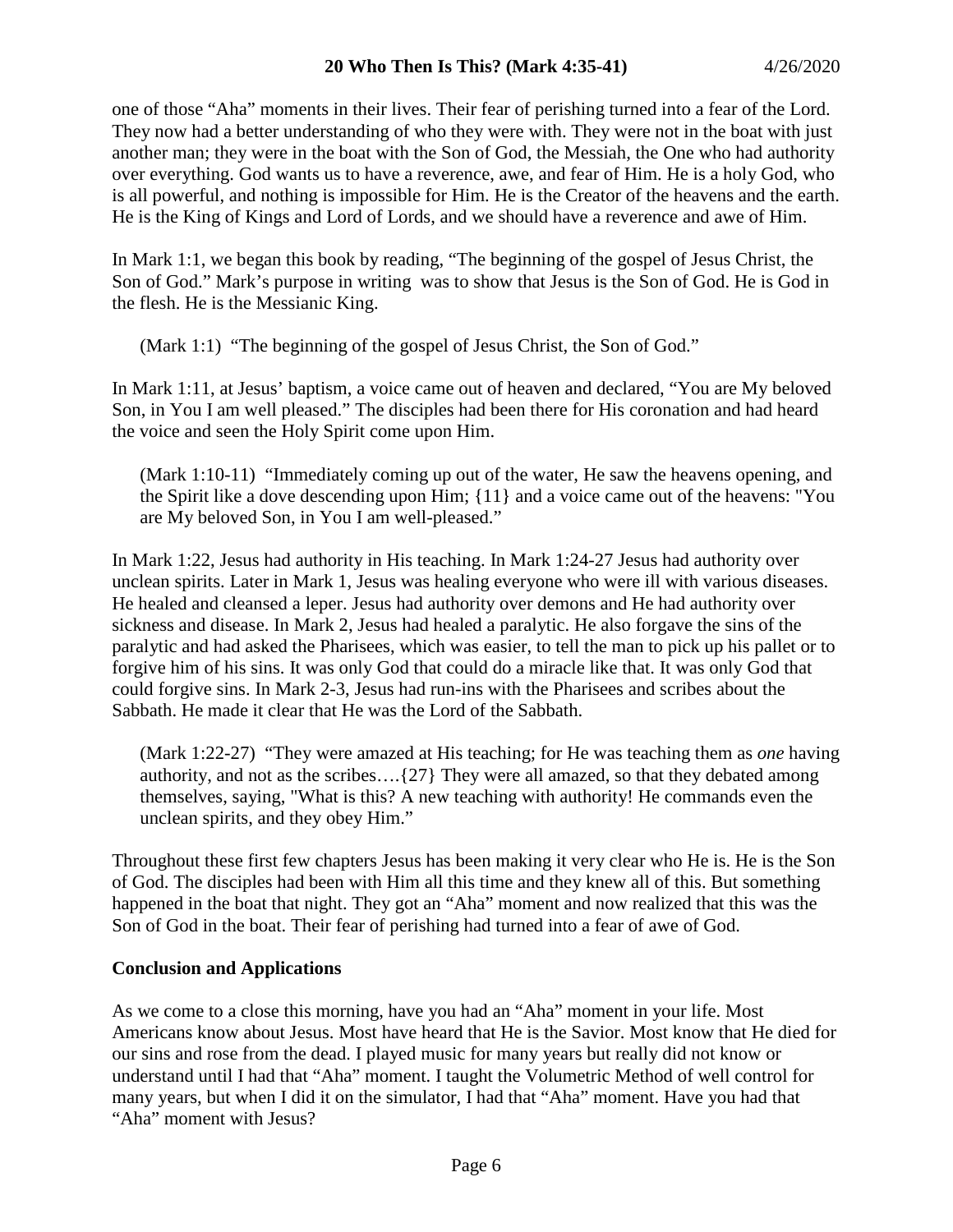The Apostle Paul was a Pharisee, a son of a Pharisee, and had been educated under the strictest teacher, Gamaliel. However, he had not had that "Aha" moment until he was on the road to Damascus and God blinded him. Paul asked the question, "Who are You, Lord?" And the Lord answered him, saying, "I am Jesus whom you are persecuting." From that day on, Paul served the Lord Jesus Christ. He understood that Jesus was the Son of God. Have you come to that "Aha" moment where you realize that Jesus is the Son of God? Paul fell to the ground when God revealed Himself to him. The disciples became greatly afraid when they realized who they were in the boat with, and they said, "Who then is this, that even the wind and the sea obey Him?"

(Acts 9:4-5) "and he fell to the ground and heard a voice saying to him, "Saul, Saul, why are you persecuting Me?" {5} And he said, "Who are You, Lord?" And He *said,* "I am Jesus whom you are persecuting,"

In Genesis 28, Jacob was fleeing from his brother and the Lord appeared to him in a dream at Luz, and revealed Himself to Jacob as the "LORD, the God of your father Abraham and the God of Isaac." When Jacob awoke, He said the Lord is in this place, and he did not know it. This was the "Aha" moment for him. He built an altar and renamed it Bethel, which means the house of God. Then, it says that He was afraid. He was afraid just like the apostles in the boat were afraid when they realized that they were in the boat with God. Jacob responded to God by vowing to make the Lord his God. He said, "If God will be with me and will keep me on this journey that I take, and will give me food to eat and garments to wear, and I return to my father's house in safety, then the Lord will be my God. Jacob believed what the Lord had spoken to him and he made the Lord his God that day. Then, as evidence of that commitment, He said, "Of all that You give me I will surely give a tenth to You." A tithe reflects that everything that you have belongs to God. Your life and all your possessions belong to God. This was Jacob's "Aha" moment when God revealed Himself to him, and he responded by making the Lord his God that day.

(Gen 28:13-22) "And behold, the LORD stood above it and said, "I am the LORD, the God of your father Abraham and the God of Isaac; the land on which you lie, I will give it to you and to your descendants….{16} Then Jacob awoke from his sleep and said, "Surely the LORD is in this place, and I did not know it." {17} He was afraid and said, "How awesome is this place! This is none other than the house of God, and this is the gate of heaven." {18} So Jacob rose early in the morning, and took the stone that he had put under his head and set it up as a pillar and poured oil on its top. {19} He called the name of that place Bethel; however, previously the name of the city had been Luz. {20} Then Jacob made a vow, saying, "If God will be with me and will keep me on this journey that I take, and will give me food to eat and garments to wear, {21} and I return to my father's house in safety, then the LORD will be my God. {22} "This stone, which I have set up as a pillar, will be God's house, and of all that You give me I will surely give a tenth to You."

If God has revealed Himself to you, have you confessed Him as Lord of your life? Have you fallen down before Him like Paul and made Him Lord. Have you made a vow to the Lord like Jacob and confessed that the Lord will be your God. You can do that this morning by praying with me. It is not the words that you pray, it must be the attitude of your heart. If this is your desire, then pray with me.

"Lord, thank You for revealing Yourself to me. I do believe that You are the Son of God and that You died for my sins. I believe that the Father raised You from the dead. I believe that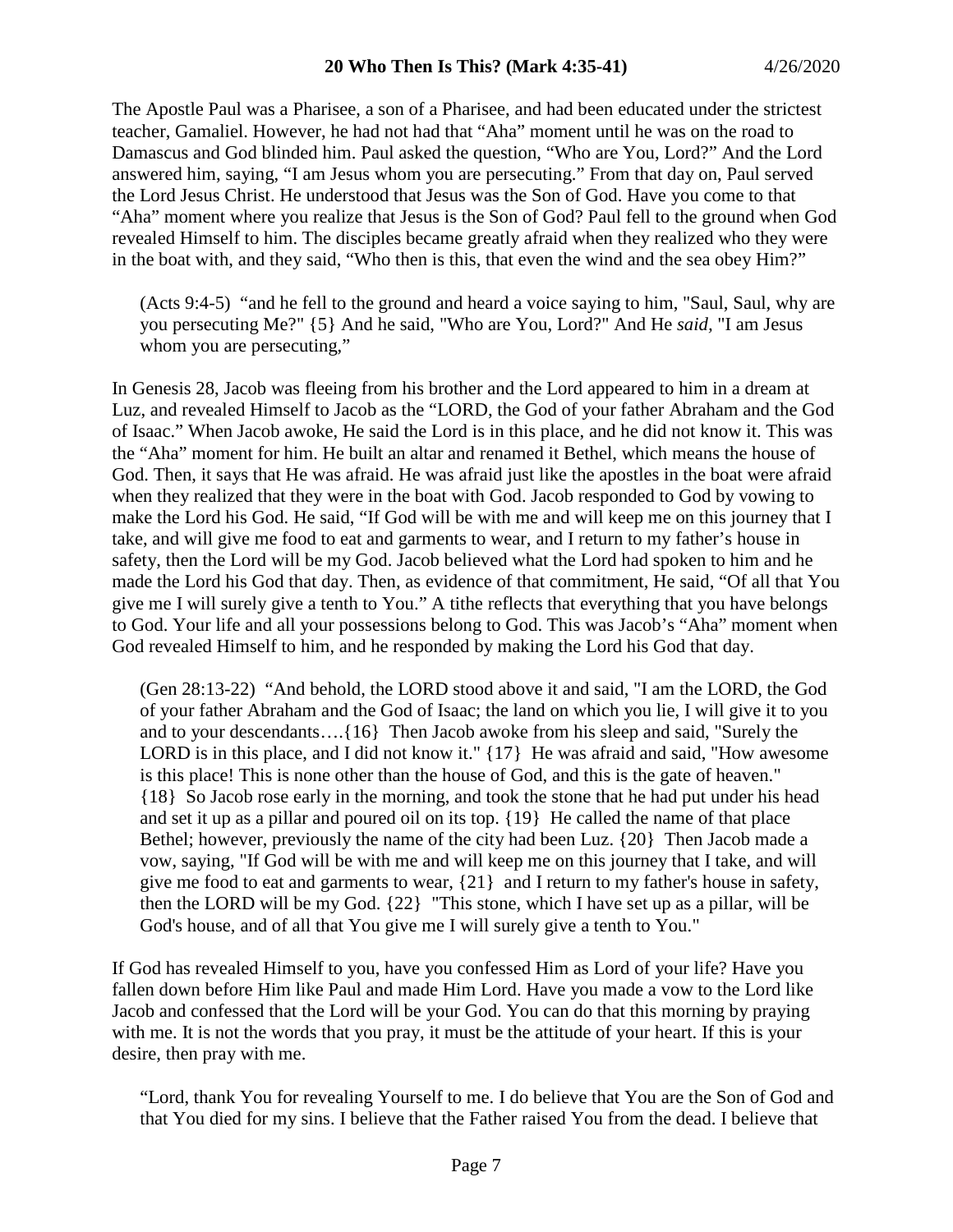You are Lord, and I ask You to come into my life and forgive me of my sins. I want You to be the Lord of my life. I vow today to make You my Lord. In Jesus' name I pray. Amen.

Perhaps you have been going through a storm. What has God been revealing to you? Are you having an "Aha" moment? Here are some questions for your consideration this morning?

- 1. Is God wanting to reveal Himself to you in this storm?
- 2. Is God trying to build your faith and trust? When He says we are going to the other side, do you believe what He says? When you read His word, do you believe it?
- 3. Is God wanting you to evaluate your priorities? (Spend time with Him, go to church, etc.)
- 4. Is God teaching you wisdom?
- 5. Is God developing perseverance and proven character?
- 6. Is God giving you a greater fear and reverence of Him?